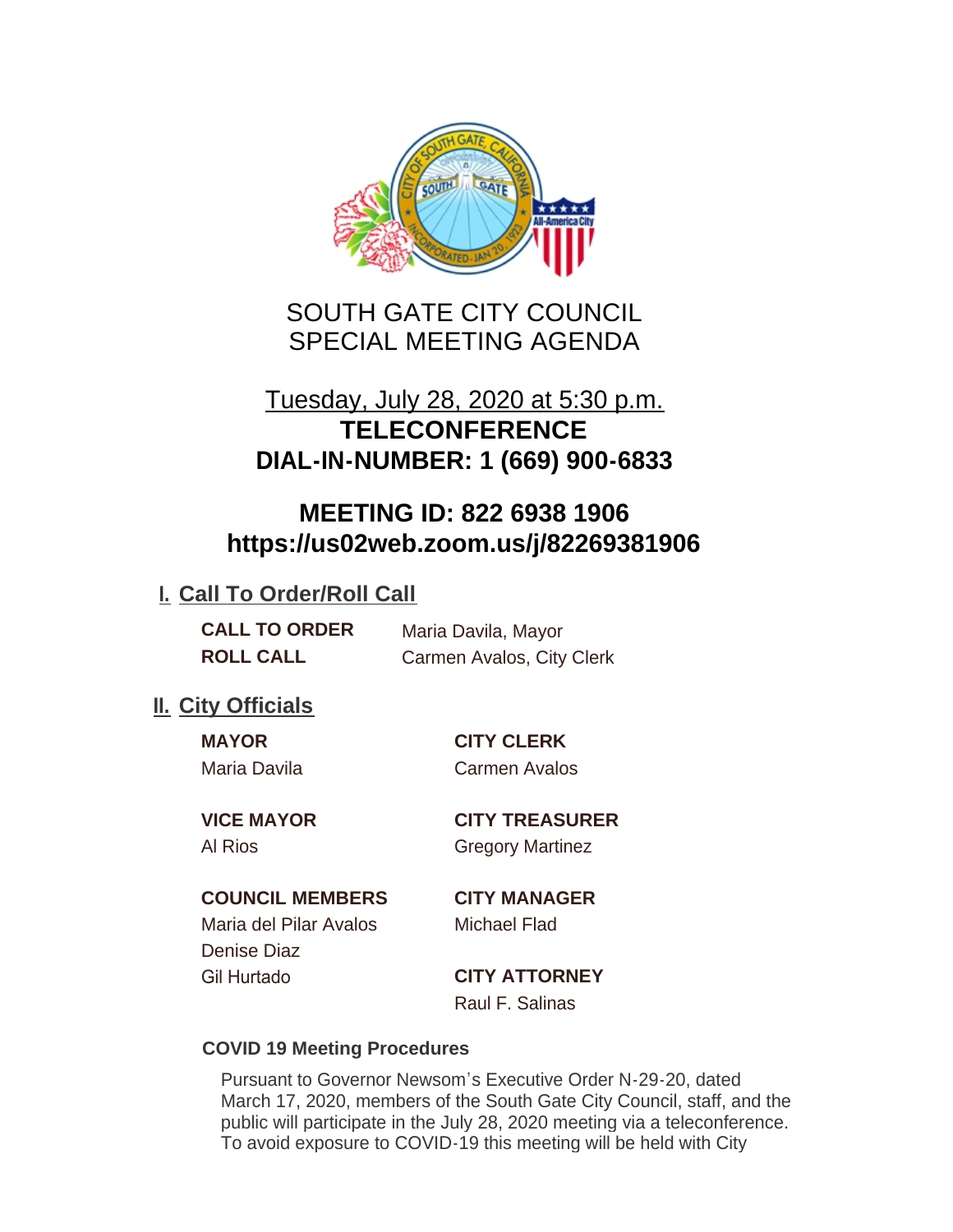To avoid exposure to COVID-19 this meeting will be held with City Council Members participating via teleconference by calling Dial-in-Number: 1 (669) 900-6833 and Meeting ID: 822 6938 1906 and https://us02web.zoom.us/j/82269381906

Additionally, you may submit your comments electronically by emailing the City Clerk at cavalos@sogate.org.

#### **Procedure for Participation:**

Any person wanting to participate may request to "speak" on an agenda item. Once acknowledged and authorized by the Mayor the person may speak. Alternatively, any person may submit comments on an item electronically by emailing cavalos@sogate.org. Submissions by email must be received 30 minutes prior to the posted start time of the meeting if emailing subject.

Subject line should read: **COMMENTS FOR ITEM \_\_\_\_\_, MEETING OF July 28, 2020**.

Please note, you will enter the meeting muted, but if you want to comment on an Agenda Item or during the public comment portion of the Agenda, raise your hand or press \*9 at the appropriate time indicated by the Mayor. When you are selected to speak, you will hear that you are unmuted, this is the time to make your public comments. Your patience with these changes is appreciated as the City adjusts to new ways of conducting business during the COVID-19 pandemic. Thank you.

**Accessibility:** Reasonable accommodations for individuals with disabilities will be handled on a case-by-case basis and in accordance with the Americans with Disabilities Act and Governor Newsom's Executive Order N-29-20. Please call the Office of the City Clerk at 323.563.9510.

## **Meeting Compensation Disclosure III.**

Pursuant to Government Code Section 54952.3: Disclosure of compensation for meeting attendance by City Council Members is \$650 monthly regardless of the amount of meetings.

## **Closed Session: (ATTY) IV.**

### **1. CONFERENCE WITH LEGAL COUNSEL – PENDING LITIGATION**

Pursuant to Government Code Section 54956.9(a), 54954.9(b)(3)(c)

- a. Layton Kling v. City of South Gate
- b. Juan Herberth Herrera and Maria E. Herrera v. City of South Gate
- c. Evelia Mundo Sanchez v. City of South Gate

d. Alejandro Galindo Rojas/Graciela Rojas, Sydney Galindo, and Jayden Galindo v. City of South Gate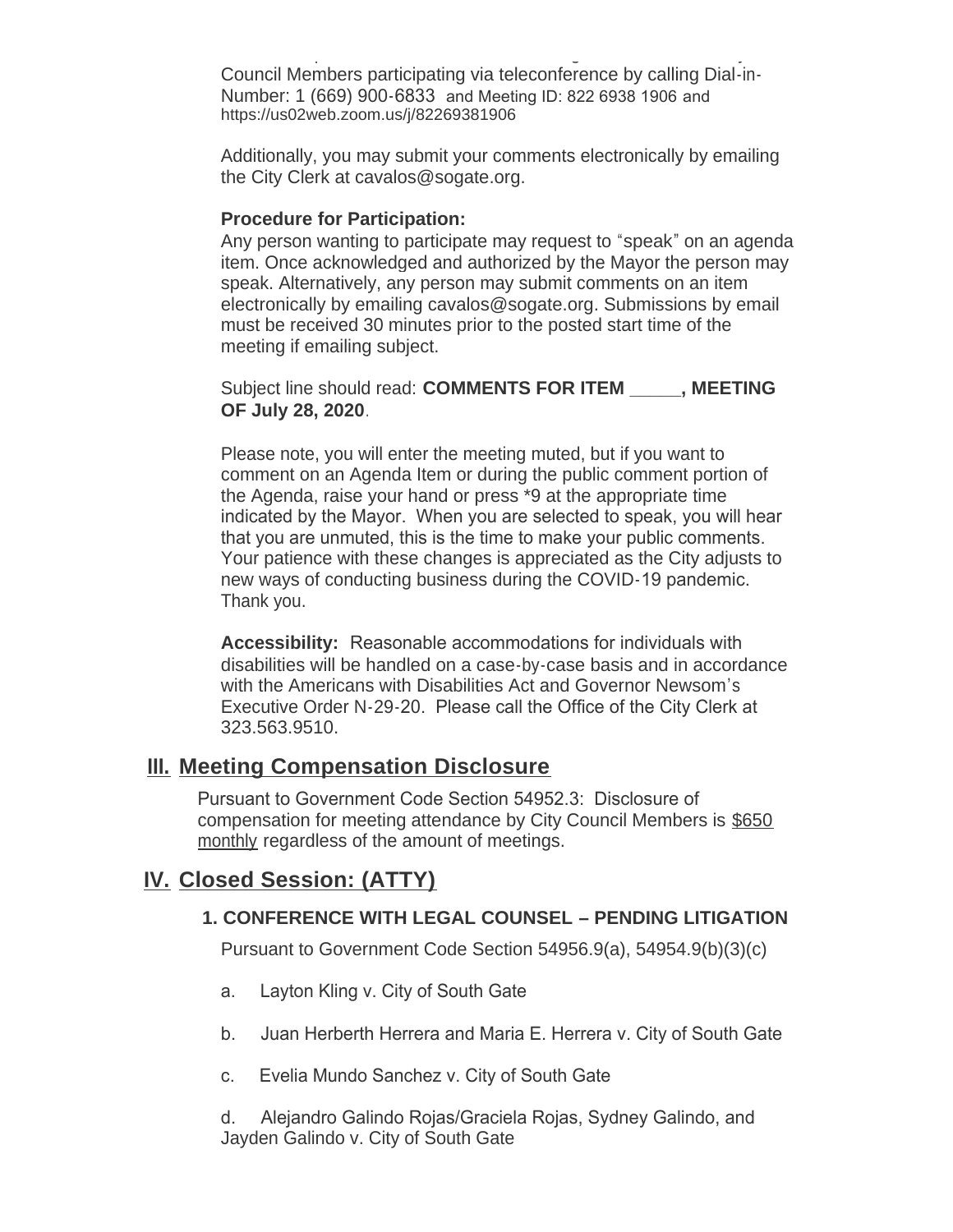Documents:

#### MEMORANDUM.PDF

#### **2. CONFERENCE WITH LEGAL COUNSEL – ANTICIPATED LITIGATION**

Pursuant to Government Code Section 54956.9(c)

One (1) - Potential Case

## **Special Meeting Adjournment V.**

I, Carmen Avalos, City Clerk, certify that a true and correct copy of the foregoing Meeting Agenda was posted on July 23, 2020 at 2:20 p.m., as required by law.

Carmen Avalos, CMC City Clerk

Materials related to an item on this Agenda submitted to the City Council after distribution of the agenda packet are available for public inspection in the City Clerk's Office

> 8650 California Avenue, South Gate, California 90280 (323) 563-9510 \* fax (323) 563-5411 \* [www.cityofsouthgate.org](http://www.cityofsouthgate.org/)

In compliance with the American with Disabilities Act, if you need special assistance to participate in the City Council Meetings, please contact the Office of the City Clerk.

Notification 48 hours prior to the City Council Meeting will enable the City to make reasonable arrangements to assure accessibility.